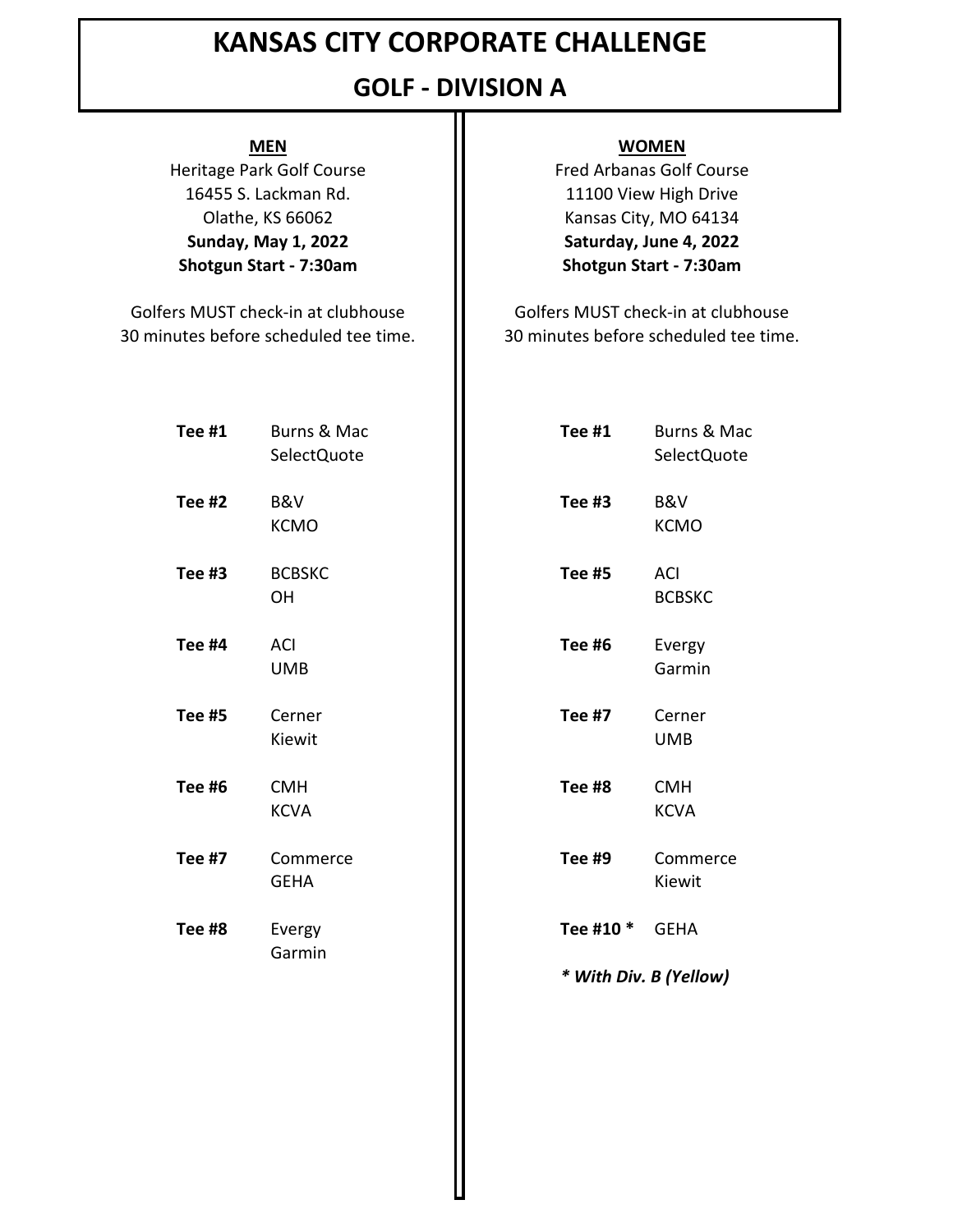## **GOLF - DIVISION B**

Heritage Park Golf Course **Fred Arbanas Golf Course** 

30 minutes before scheduled tee time. 30 minutes before scheduled tee time. Golfers MUST check-in at clubhouse **Golfers MUST** check-in at clubhouse

### **MEN WOMEN**

**Shotgun Start - 1:30pm Shotgun Start - 7:30am** 16455 S. Lackman Rd. **11100 View High Drive** Olathe, KS 66062 **If the Contract City**, MO 64134 **Sunday, May 1, 2022 Saturday, June 4, 2022**

| Tee #1        | <b>HNTB</b><br>Yellow             | Tee #10 *      | Yellow                             |
|---------------|-----------------------------------|----------------|------------------------------------|
| Tee $#2$      | Henderson                         | Tee #11        | JE Dunn<br><b>JCCC</b>             |
|               | JE Dunn                           | <b>Tee #12</b> | AWG                                |
| Tee #3        | AWG<br>ScriptPro                  |                | ScriptPro                          |
| Tee #4        | <b>DH Pace</b>                    | <b>Tee #13</b> | <b>FQ</b><br>Netsmart              |
| <b>Tee #5</b> | <b>PNC</b><br><b>Edward Jones</b> | <b>Tee #14</b> | DH Pace<br><b>PNC</b>              |
|               | Pain Train                        | Tee #15        | Empower                            |
| <b>Tee #6</b> | Empower<br><b>NASB</b>            | Tee #16        | <b>NASB</b><br><b>Edward Jones</b> |
| <b>Tee #7</b> | <b>FQ</b><br><b>KC Southern</b>   |                | Pain Train                         |
| Tee #8 *      | <b>JCCC</b>                       | <b>Tee #18</b> | Henderson<br><b>HNTB</b>           |
|               | * With Div. D (MRIGlobal)         |                | * With Div. A (GEHA)               |
|               |                                   |                |                                    |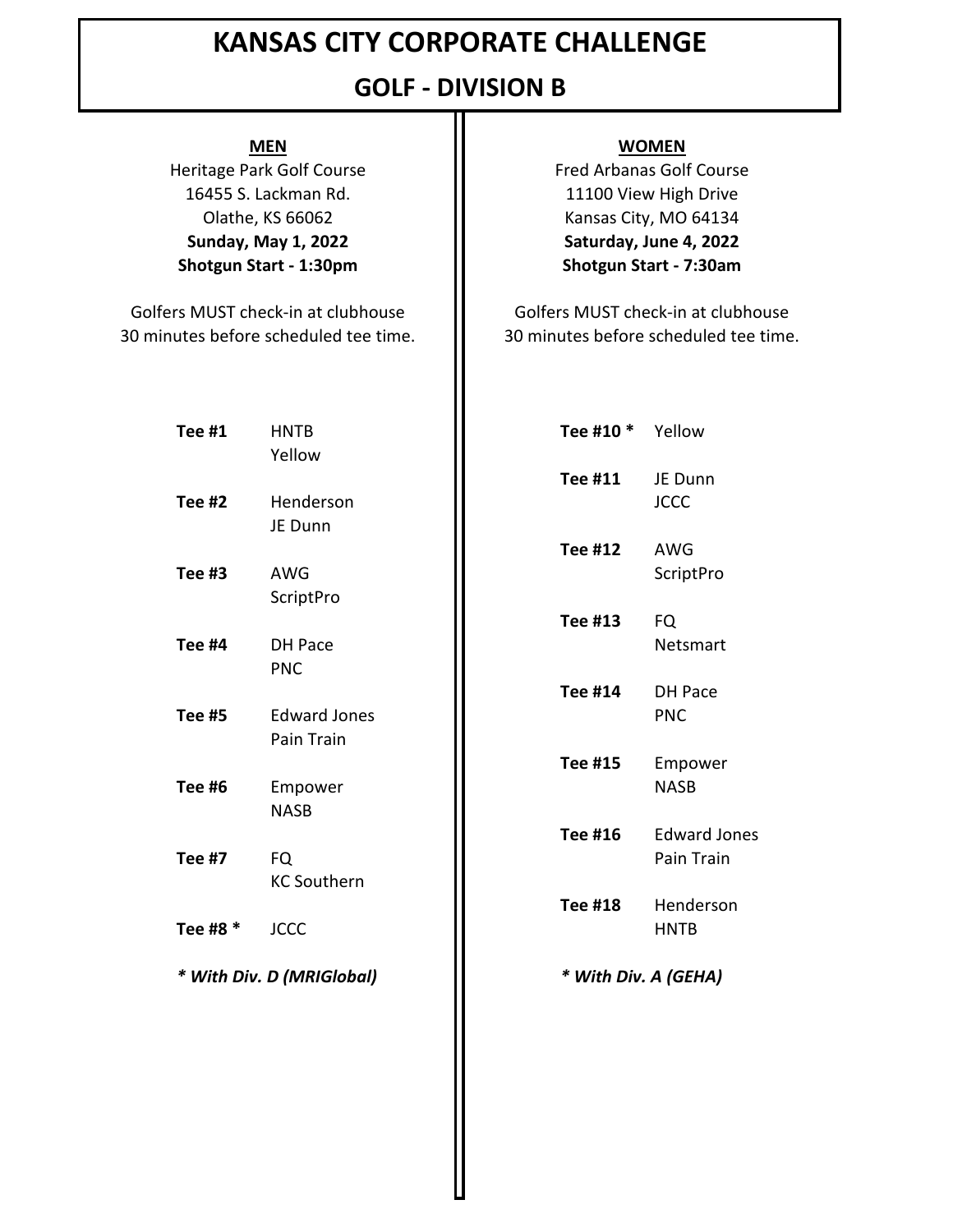## **GOLF - DIVISION C**

Heritage Park Golf Course **Fred Arbanas Golf Course** 

Golfers MUST check-in at clubhouse **Golfers MUST** check-in at clubhouse

### **MEN WOMEN**

**Shotgun Start - 1:30pm Shotgun Start - 1:30pm** 16455 S. Lackman Rd. **11100 View High Drive** Olathe, KS 66062 **If the Contract City**, MO 64134 **Sunday, May 1, 2022 Saturday, June 4, 2022**

30 minutes before scheduled tee time. 30 minutes before scheduled tee time.

| Tee #9A         | C <sub>2FO</sub><br><b>TreviPay</b> | <b>Tee #14</b>  | C <sub>2FO</sub><br>Zurich    |
|-----------------|-------------------------------------|-----------------|-------------------------------|
| <b>Tee #10A</b> | NAIC/NIPR<br>NorthPoint             | <b>Tee #15</b>  | Deloitte<br><b>TreviPay</b>   |
| Tee #11         | Fike<br>nbkc                        | Tee #16         | Huhtamaki<br><b>SIMR</b>      |
| <b>Tee #12A</b> | <b>ICON</b><br>McCownGordon         | Tee #17         | <b>ICON</b><br>NorthPoint     |
| <b>Tee #12B</b> | Americo<br>Zurich                   | <b>Tee #18A</b> | NAIC/NIPR<br>nbkc             |
| <b>Tee #13</b>  | BlueScope<br><b>USACE</b>           | <b>Tee #18B</b> | McCownGordon<br>*With Spotter |
| <b>Tee #14A</b> | Deloitte<br><b>SIMR</b>             |                 |                               |
| <b>Tee #14B</b> | Huhtamaki<br><b>SPX</b>             |                 |                               |
|                 |                                     |                 |                               |
|                 |                                     |                 |                               |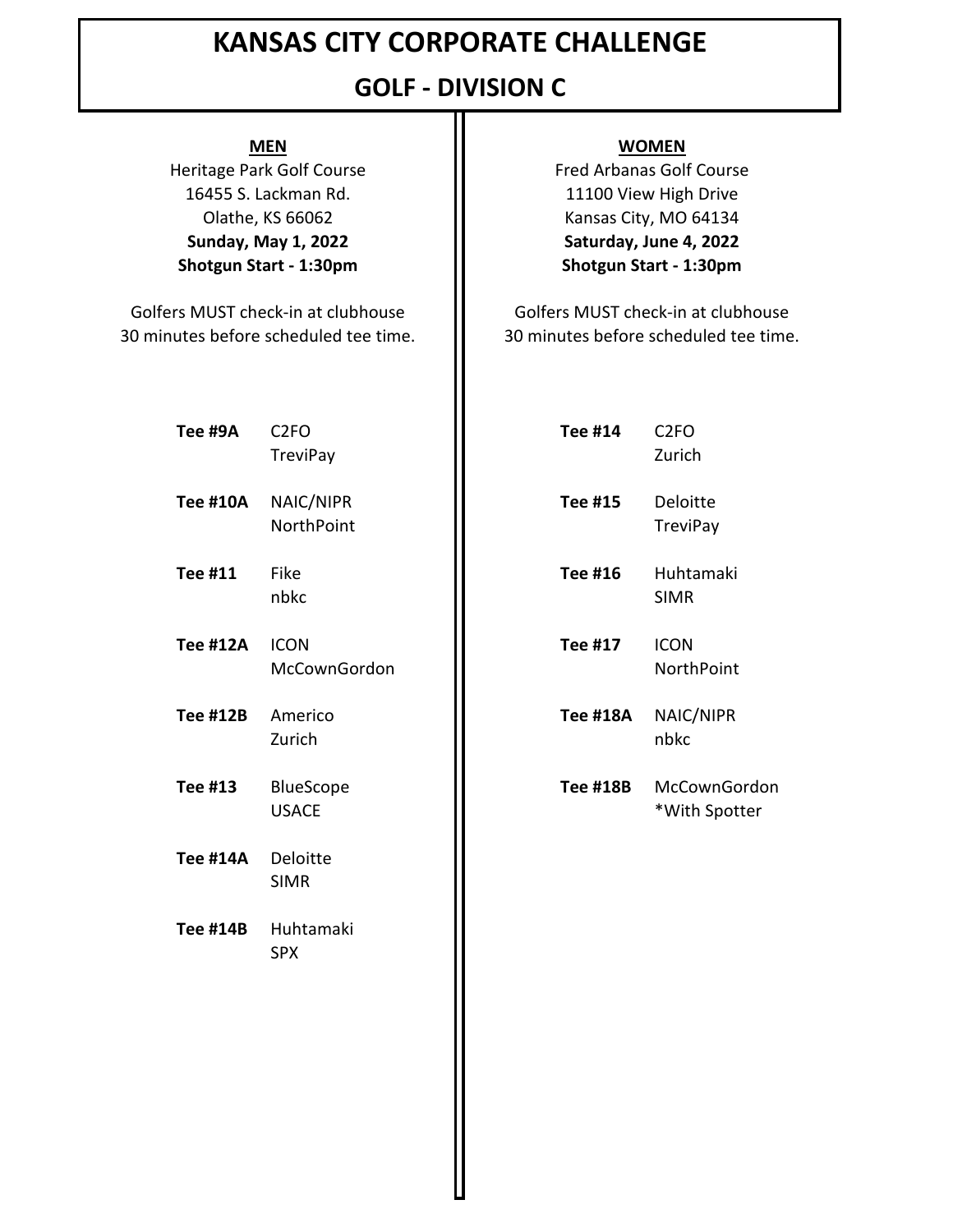## **GOLF - DIVISION D**

Heritage Park Golf Course **Fred Arbanas Golf Course** 

Golfers MUST check-in at clubhouse **Golfers MUST** check-in at clubhouse

### **MEN WOMEN**

**Shotgun Start - 1:30pm Shotgun Start - 1:30pm** 16455 S. Lackman Rd. **11100 View High Drive** Olathe, KS 66062 **If the Contract City**, MO 64134 **Sunday, May 1, 2022 Saturday, June 4, 2022**

30 minutes before scheduled tee time. 30 minutes before scheduled tee time.

| Tee #8               | MRIGIobal                         | <b>Tee #1</b> | <b>CBC</b><br>Ferrellgas           |
|----------------------|-----------------------------------|---------------|------------------------------------|
| Tee #9B              | Multivac<br><b>PPT</b>            | <b>Tee #2</b> | Shawnee<br>MRIGlobal               |
| <b>Tee #10B</b>      | <b>BKD</b><br><b>JCPRD</b>        | Tee #3        | Stouse<br>TruHome                  |
| <b>Tee #15</b>       | Shawnee<br><b>Veterans United</b> | <b>Tee #4</b> | Swiss Re<br><b>Veterans United</b> |
| <b>Tee #16</b>       | <b>CBC</b><br>TruHome             | <b>Tee #5</b> | <b>BKD</b><br>Seaboard             |
| Tee #17              | Ferrellgas<br>Swiss Re            | <b>Tee #6</b> | Helzberg<br>PPT                    |
| <b>Tee #18A</b>      | Stouse<br>Helzberg                | <b>Tee #7</b> | <b>JCPRD</b>                       |
| <b>Tee #18B</b>      | MilliporeSigma<br>Seaboard        |               | MilliporeSigma                     |
| * With Div. B (JCCC) |                                   |               |                                    |
|                      |                                   |               |                                    |
|                      |                                   |               |                                    |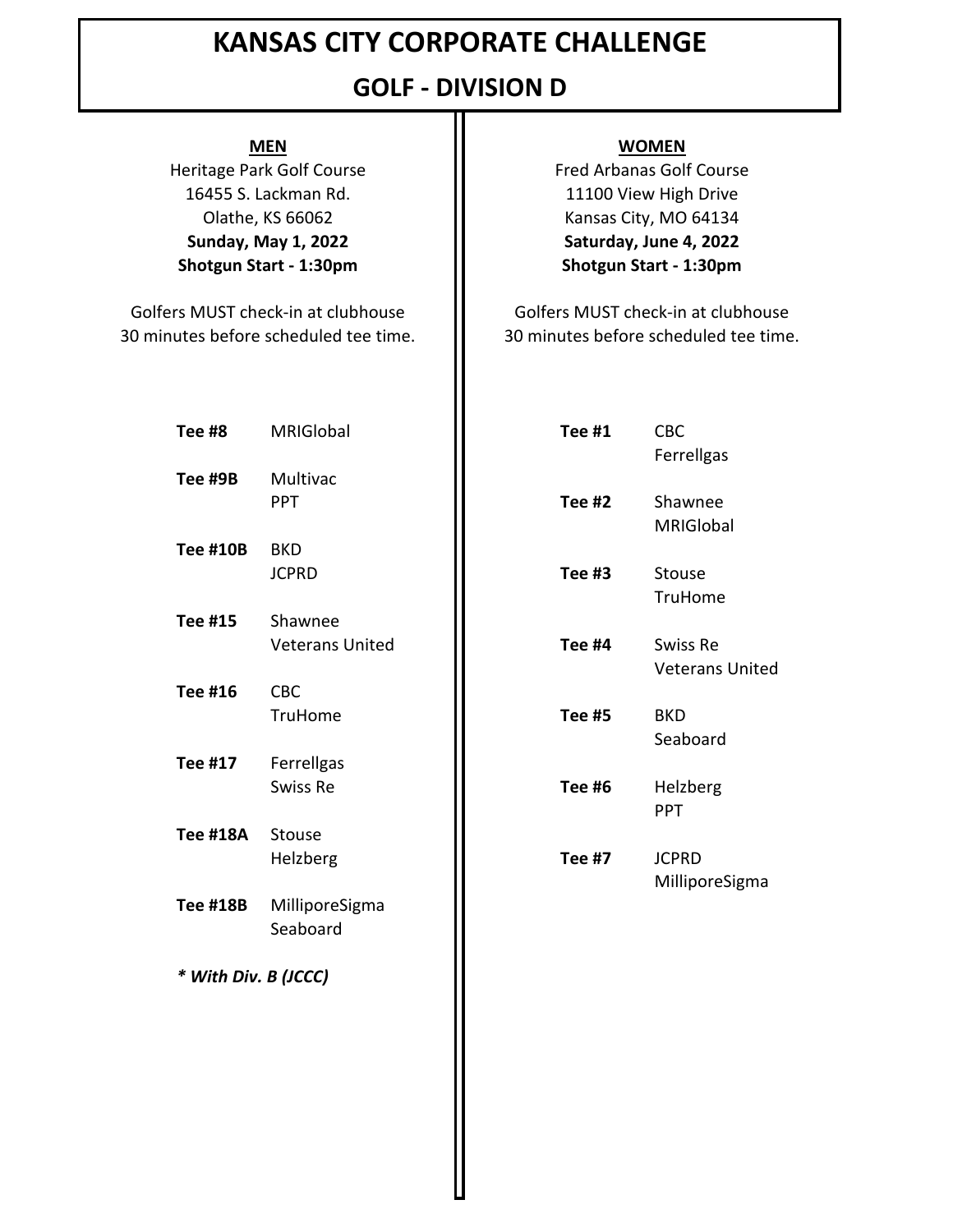## **GOLF - DIVISION E**

**Shotgun Start - 7:30am Shotgun Start - 1:30pm** 11100 View High Drive **11100 View High Drive** 11100 View High Drive Kansas City, MO 64134 **II** Kansas City, MO 64134 **Sunday, May 22, 2022 Sunday, May 22, 2022** Fred Arbanas Golf Course **Fred Arbanas Golf Course** 

30 minutes before scheduled tee time. 30 minutes before scheduled tee time. Golfers MUST check-in at clubhouse **Golfers MUST** check-in at clubhouse

| Tee #9B * SMG        |                                    | Tee #10 | <b>HDR</b><br>SMG         |
|----------------------|------------------------------------|---------|---------------------------|
| <b>Tee #10A</b>      | <b>BRR</b><br>P1                   | Tee #12 | <b>DRI</b><br>Shicl       |
| <b>Tee #10B</b>      | Avila<br><b>KC University</b>      | Tee #14 | Avila<br>US <sub>E</sub>  |
| Tee #11              | AGI<br><b>UPN</b>                  | Tee #15 | DI<br>KC <sub>U</sub>     |
| <b>Tee #12</b>       | Cboe<br><b>US Engineering</b>      | Tee #16 | <b>BRR</b><br><b>RxSS</b> |
| Tee #13              | <b>CRB</b><br><b>Shick Esteve</b>  | Tee #17 | Imp<br>*Wit               |
| <b>Tee #14</b>       | <b>DRI</b><br><b>RxSS</b>          | Tee #18 | <b>CRB</b>                |
| Tee #15              | <b>DI</b><br><b>Russell Stover</b> |         | Pop                       |
| <b>Tee #15B</b>      | Mars<br>Merkle                     |         |                           |
| Tee #16              | Harcros<br>PwC                     |         |                           |
| Tee #17              | <b>HDR</b><br>Power                |         |                           |
| <b>Tee #18</b>       | <b>Imperial PFS</b><br>Populous    |         |                           |
| * With Div. F (ISPN) |                                    |         |                           |

### **MEN WOMEN**

| SMG                   | Tee #10        | <b>HDR</b>            |
|-----------------------|----------------|-----------------------|
|                       |                | <b>SMG</b>            |
| <b>BRR</b>            |                |                       |
| P1                    | Tee #12        | <b>DRI</b>            |
|                       |                | <b>Shick Esteve</b>   |
| Avila                 |                |                       |
| <b>KC University</b>  | <b>Tee #14</b> | Avila                 |
|                       |                | <b>US Engineering</b> |
| AGI                   |                |                       |
| <b>UPN</b>            | <b>Tee #15</b> | DI                    |
|                       |                | <b>KC University</b>  |
| Cboe                  |                |                       |
| <b>US Engineering</b> | Tee #16        | <b>BRR</b>            |
|                       |                | <b>RxSS</b>           |
| <b>CRB</b>            |                |                       |
| <b>Shick Esteve</b>   | Tee #17        | <b>Imperial PFS</b>   |
|                       |                | *With Spotter         |
| DRI                   |                |                       |
| <b>RxSS</b>           | <b>Tee #18</b> | <b>CRB</b>            |
|                       |                | Populous              |
| DI                    |                |                       |
|                       |                |                       |
| <b>Russell Stover</b> |                |                       |
|                       |                |                       |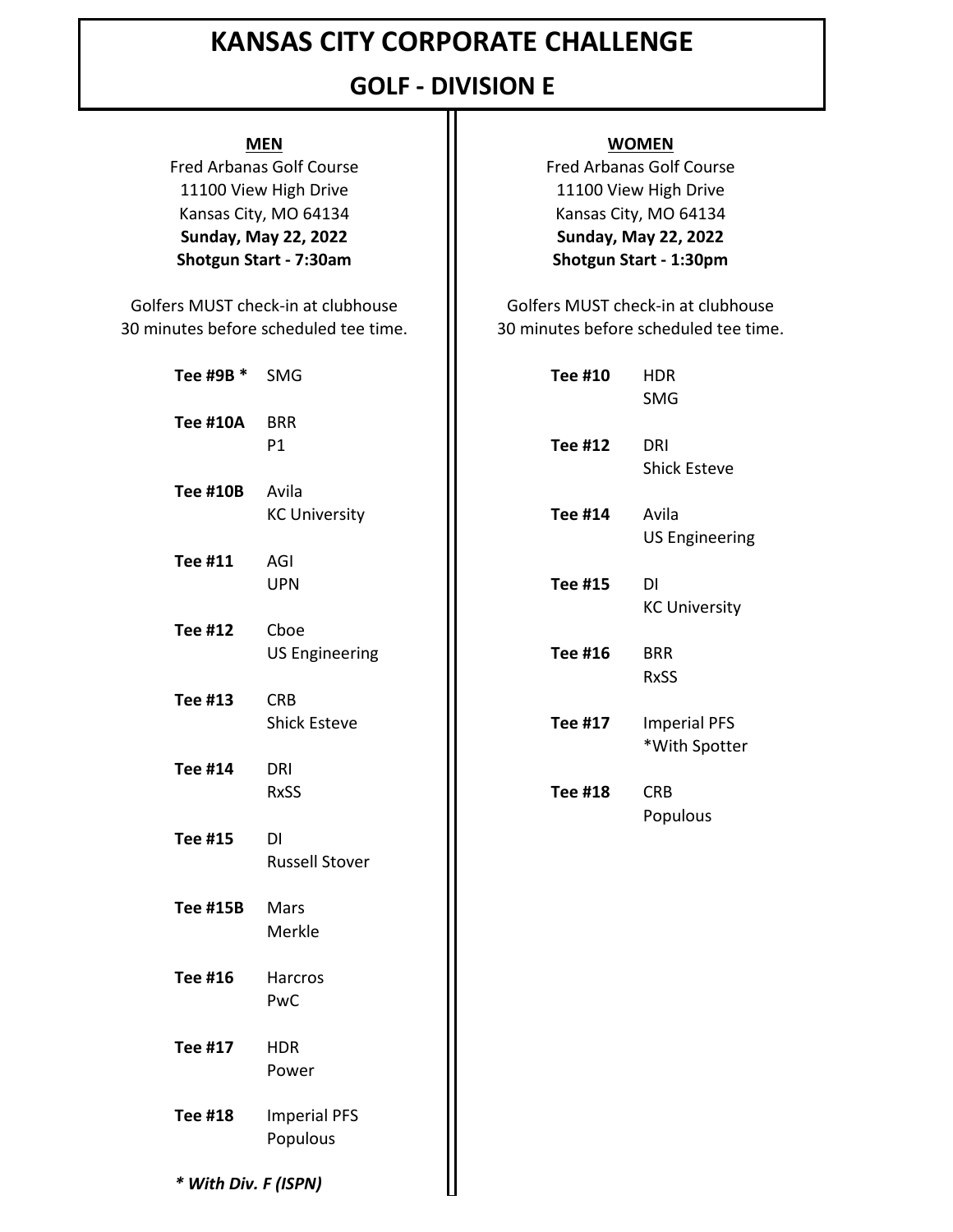## **GOLF - DIVISION F**

**Shotgun Start - 7:30am Shotgun Start - 1:30pm** 11100 View High Drive **11100 View High Drive** Kansas City, MO 64134 **Kansas City, MO 64134 Sunday, May 22, 2022 Sunday, May 22, 2022**

30 minutes before scheduled tee time. 30 minutes before scheduled tee time. Golfers MUST check-in at clubhouse **Golfers MUST** check-in at clubhouse

### **MEN WOMEN**

Fred Arbanas Golf Course **Fred Arbanas Golf Course** 

| Tee #1A            | <b>HW</b><br>Waystar                | <b>Tee #1</b> | <b>IMA</b><br><b>QTS</b>        |
|--------------------|-------------------------------------|---------------|---------------------------------|
| Tee #1B            | <b>NYL</b><br>PS & KCC              | <b>Tee #2</b> | <b>HW</b><br><b>Rally House</b> |
| <b>Tee #2</b>      | <b>IMA</b><br>TranSystems           | Tee #3        | Ad Astra<br>Spotlight           |
| Tee #3             | Ad Astra<br><b>QTS</b>              | <b>Tee #4</b> | <b>BHC</b><br>TranSystems       |
| <b>Tee #4</b>      | <b>BHC</b><br>Trabon                | <b>Tee #5</b> | Cloud<br><b>Signal Theory</b>   |
| <b>Tee #5</b>      | Cloud<br>Spotlight                  | <b>Tee #6</b> | CEN5G<br>P&G                    |
| <b>Tee #6</b>      | CEN5G<br>Signal Theory              | <b>Tee #7</b> | Go Local<br>Paylt               |
| <b>Tee #7</b>      | Fed E. LAMnar<br><b>Rally House</b> | Tee #8        | Grundfos<br>PS & KCC            |
| <b>Tee #8</b>      | Go Local<br>P&G                     |               |                                 |
| Tee #9A            | Grundfos<br>Paylt                   |               |                                 |
| Tee #9B *          | <b>ISPN</b>                         |               |                                 |
| * With Div.E (SMG) |                                     |               |                                 |